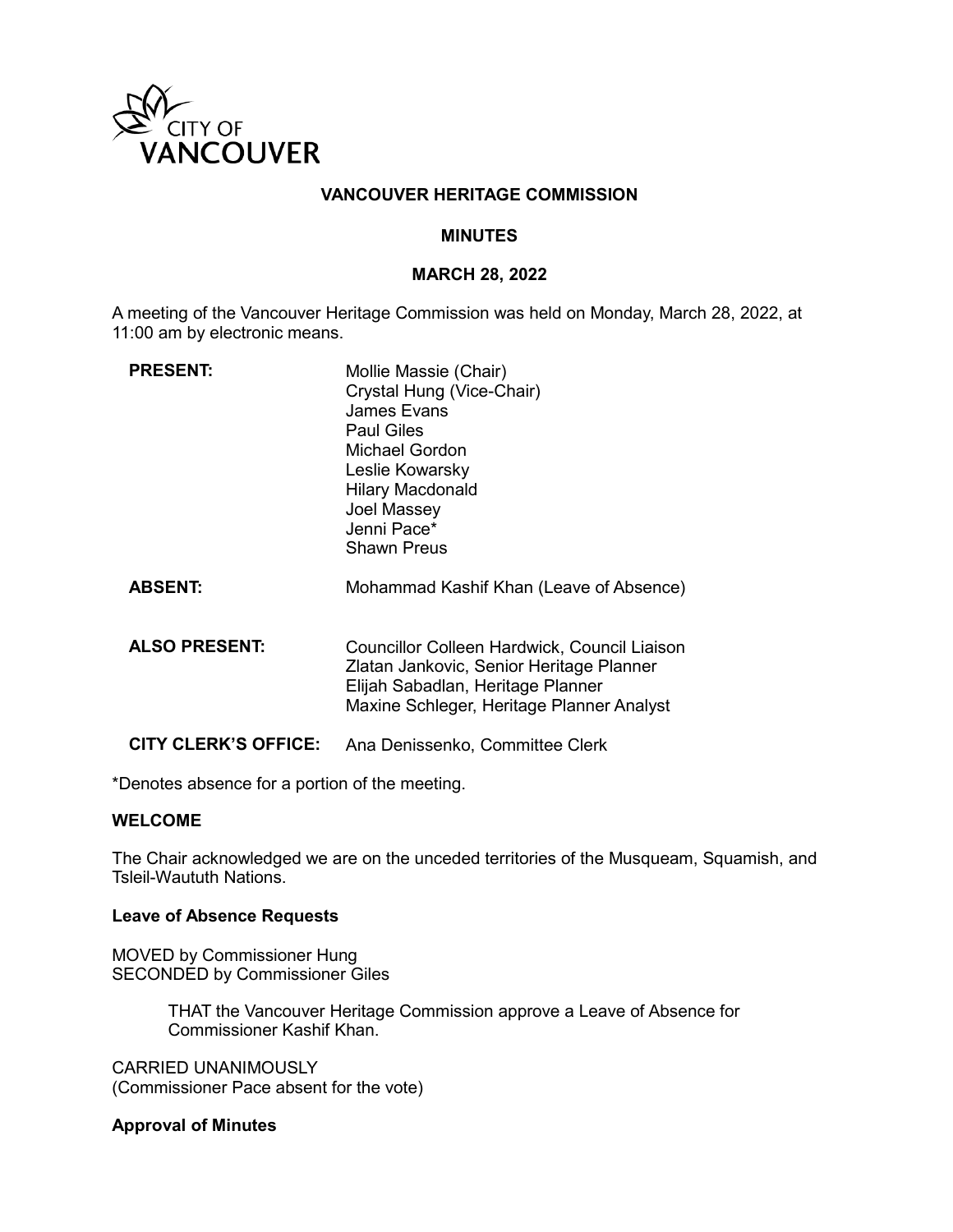MOVED by Commissioner Gordon SECONDED by Commissioner Evans

> THAT the Vancouver Heritage Commission approve the Minutes from the meeting of Monday, February 28, 2022, as amended.

CARRIED UNANIMOUSLY

(Commissioner Pace absent for the vote)

## **1. 365 Railway Street – Fleck Brothers Warehouse Potential VHR-C, Heritage Designation DP-2021-00844**

Staff: Elijah Sabadlan, Heritage Planner Carl Stanford, Development Planner Cody Profili, Project Coordinator

Applicant: Quinn Macaskill, Allied Properties REIT Powell Talverdi, Allied Properties REIT John Lindsay, Allied Properties REIT Hugh Clark, Allied Properties REIT Alysia Baldwin, Perkins+Will Canada Architects Ryan Bragg, Perkins + Will Canada Architects Donald Luxton, Donald Luxton & Associates Inc.

Elijah Sabadlan provided a presentation and subsequently responded to questions and comments.

Donald Luxton introduced a Statement of Significance and the conservation/preservation plan. Ryan Bragg provided an explanation of the existing heritage features, including existing façades and proportions, heritage conservation strategy (building façade rehabilitation), proposed fourstorey addiction and structural strategies, and subsequently responded to questions and comments.

Following discussion, it was

MOVED by Commissioner Hung SECONDED by Commissioner Gordon

> WHEREAS the Fleck Brothers Warehouse built in 1949 at 365 Railway Street is supported for addition to the VHR as category "C";

THEREFORE BE IT RESOLVED THAT the Vancouver Heritage Commission supports the proposed level of structural retention, and consistency of conservation procedures proposed in the Conservation Plan with Standards & Guidelines (in particular those procedures developed for treatment of character-defining elements);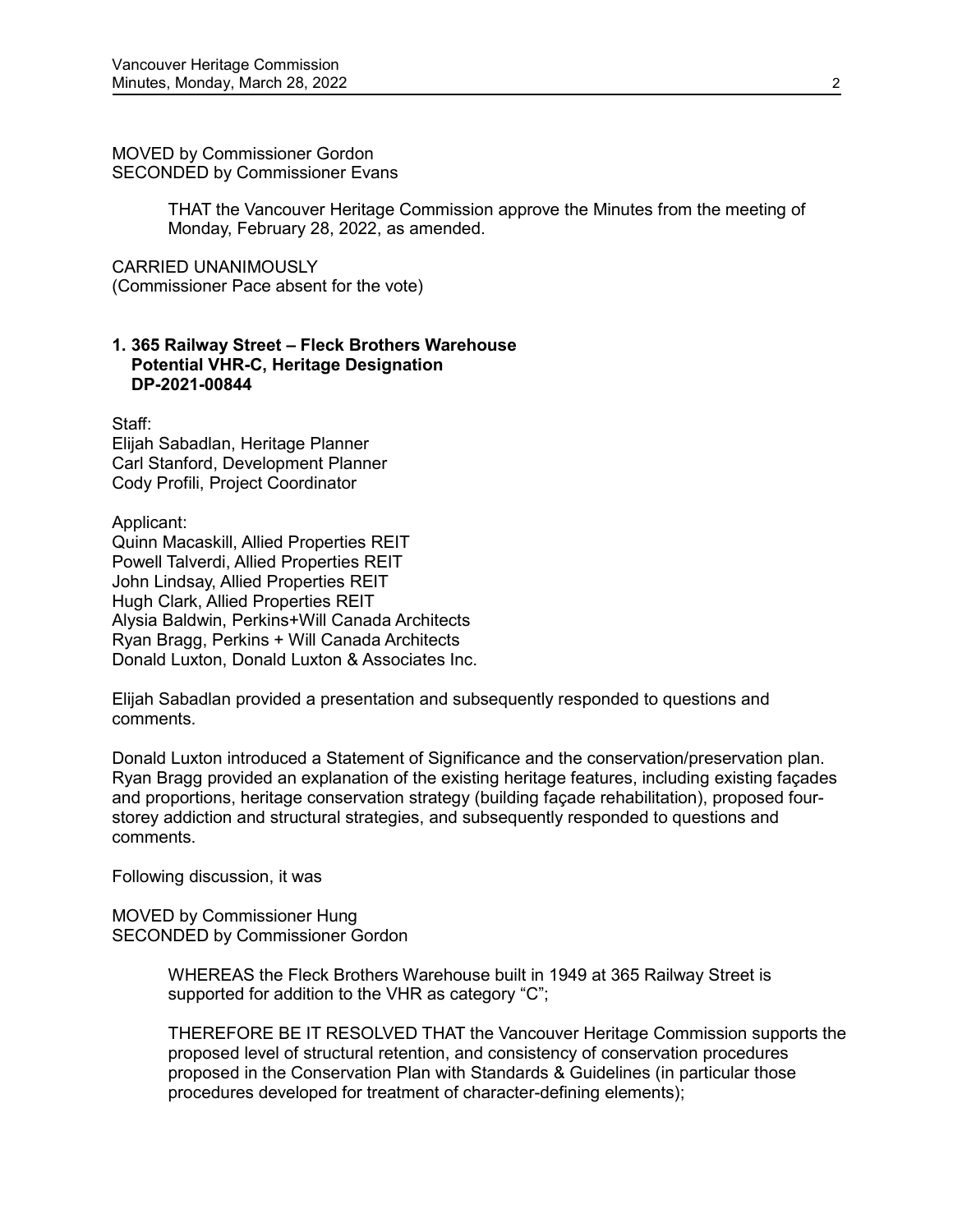FURTHER THAT the Vancouver Heritage Commission agrees that the proposed new addition is compatible with the retained concrete walls of the heritage building;

FURTHER THAT the Vancouver Heritage Commission supports the designation of the heritage building, and the justification of a density bonus of up to 10%, as compensation for designation; and

FURTHER THAT the Vancouver Heritage Commission recommend further design development on the following matters:

- to explore ways of sharing the history and story of the building
- to retain more of the original expression of the ground floor south façade.

## CARRIED UNANIMOUSLY

## **2. Commemoration Framework Presentation**

Staff: Eric Fredericksen, Head of Public Art, Cultural Services Julia Hulbert, Arts & Culture Planner II, Vancouver Park Board Metha Brown, Social Planner II, Cultural Services

Eric Fredericksen and Julia Hulbert provided a presentation on the Commemoration Framework, including the purpose and priorities of the framework, and subsequently responded to questions and comments.

## **3. Statement of Significance and Vancouver Heritage Register Subcommittee Report**

Maxine Schleger presented the report from the Statement of Significance and Vancouver Heritage Register Subcommittee meeting of March 7, 2022, and summarized Subcommittee feedback on the two Statements of Significance reviewed at that meeting.

MOVED by Commissioner Gordon SECONDED by Commissioner Evans

> THAT the Commission support adding 328 W Hastings St, JB Mathers Real Estate, to the Vancouver Heritage Register as a C-listing and that the VHR Evaluation be referred back to Staff to complete the necessary revisions; and

FURTHER THAT the Commission request that the Statements of Significance for

- 314 W Hastings Street Tip Top Tailors
- 328 W Hastings Street JB Mathers Real Estate

be referred back to the consultants for revisions.

### CARRIED UNANIMOUSLY

**4. New Business**